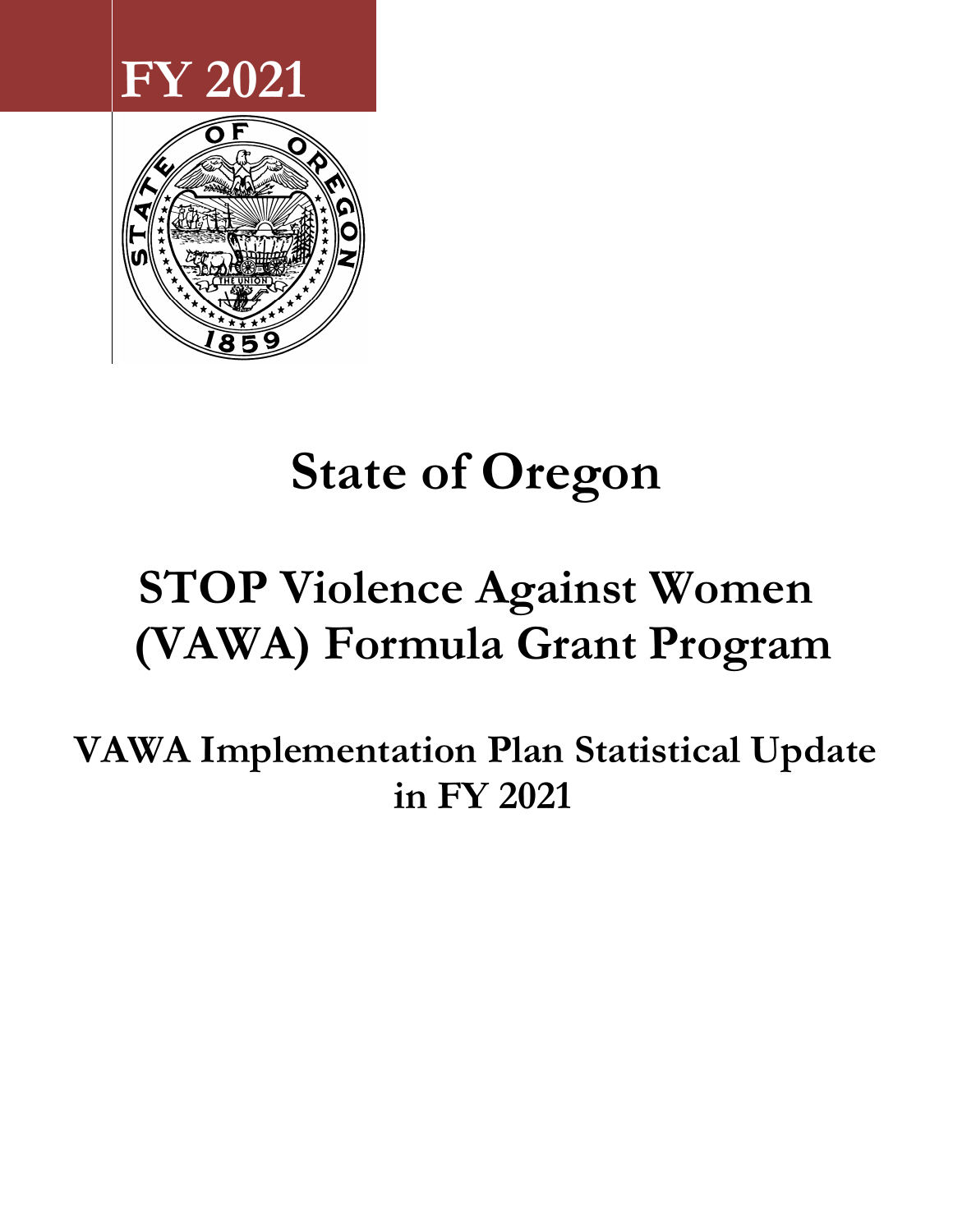#### 2019 POPULATION DISTRIBUTION BY COUNTY

| County     | Population<br><b>Estimate</b> | Percent of<br>Oregon<br>Population |
|------------|-------------------------------|------------------------------------|
| Oregon     | 4,129,803                     |                                    |
| Multnomah  | 804,606                       | 19.48%                             |
| Washington | 589,481                       | 14.27%                             |
| Clackamas  | 410,463                       | 9.94%                              |
| Lane       | 373,340                       | 9.04%                              |
| Marion     | 339,641                       | 8.22%                              |
| Jackson    | 216,574                       | 5.24%                              |
| Deschutes  | 186,251                       | 4.51%                              |
| Linn       | 125,048                       | 3.03%                              |
| Douglas    | 109,114                       | 2.64%                              |
| Yamhill    | 104,831                       | 2.54%                              |
| Benton     | 91,107                        | 2.21%                              |
| Josephine  | 86,251                        | 2.09%                              |
| Polk       | 83,037                        | 2.01%                              |
| Umatilla   | 77,129                        | 1.87%                              |
| Klamath    | 66,921                        | 1.62%                              |
| Coos       | 63,686                        | $1.54\%$                           |
| Columbia   | 51,375                        | 1.24%                              |
| Lincoln    | 48,547                        | 1.18%                              |
| Clatsop    | 39,102                        | 0.95%                              |
| Malheur    | 30,412                        | 0.74%                              |
| Tillamook  | 26,389                        | 0.64%                              |
| Union      | 26,337                        | 0.64%                              |
| Wasco      | 26,130                        | 0.63%                              |
| Jefferson  | 23,607                        | 0.57%                              |
| Hood River | 23,209                        | 0.56%                              |
| Crook      | 23,011                        | 0.56%                              |
| Curry      | 22,650                        | 0.55%                              |
| Baker      | 16,019                        | 0.39%                              |
| Morrow     | 11,303                        | 0.27%                              |
| Lake       | 7,837                         | 0.19%                              |
| Harney     | 7,267                         | 0.18%                              |
| Grant      | 7,189                         | 0.17%                              |
| Wallowa    | 7,004                         | 0.17%                              |
| Gilliam    | 1,878                         | 0.05%                              |
| Sherman    | 1,642                         | 0.04%                              |
| Wheeler    | 1,415                         | 0.03%                              |

Source: American Community Survey 5-year estimates for 2019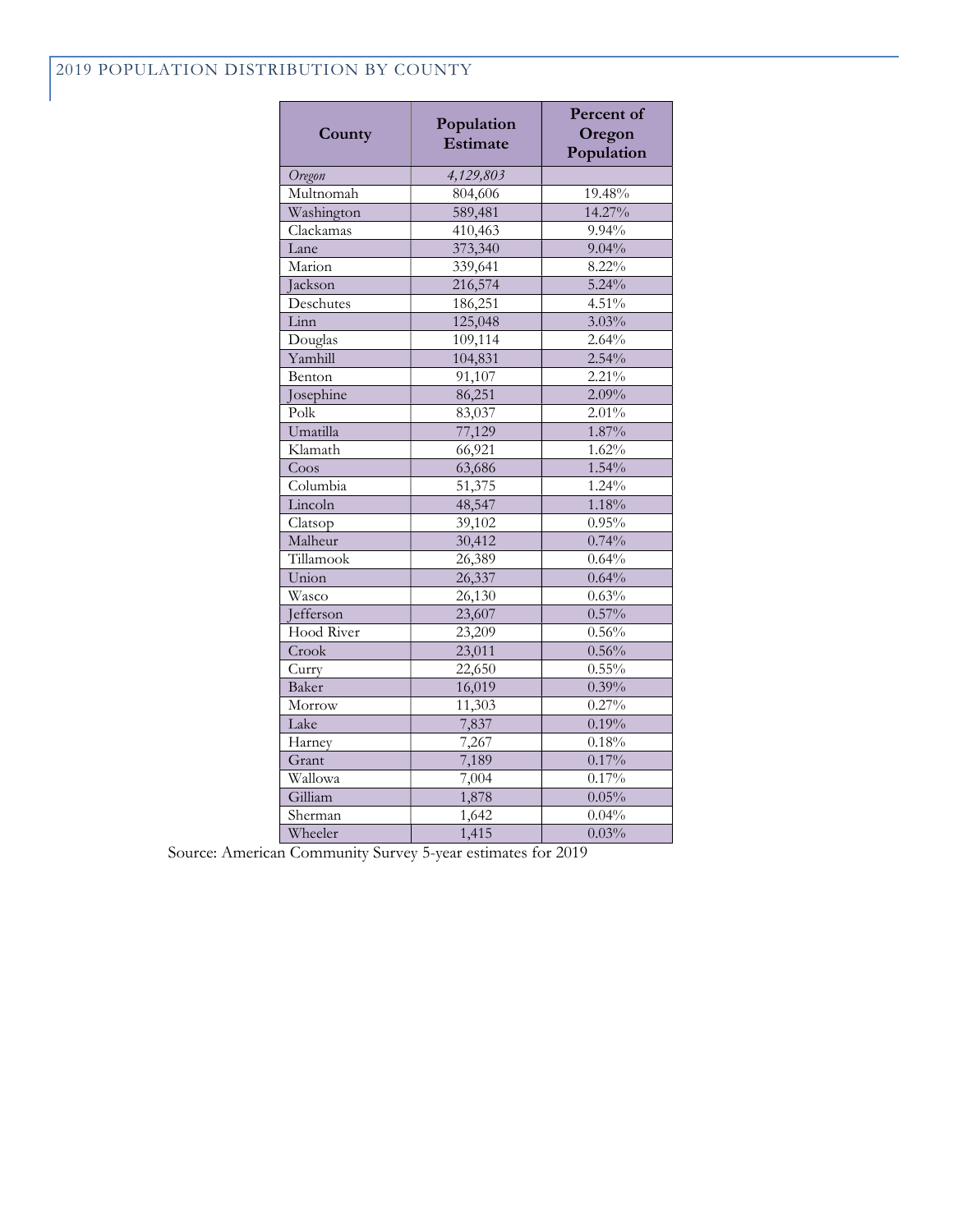### POPULATION SHIFT BETWEEN 2010 – 2019 BY COUNTY

| County       | 2010 Census<br>Population | 2019 Population<br><b>Estimate</b> | <b>Percent Change</b><br>(April 2010-July 1, 2019) |
|--------------|---------------------------|------------------------------------|----------------------------------------------------|
| Total        | 3,831,074                 | 4,129,803                          | 7.23%                                              |
| Baker        | 16,134                    | 16,019                             | $-0.72%$                                           |
| Benton       | 85,579                    | 91,107                             | $6.07\%$                                           |
| Clackamas    | 375,992                   | 410,463                            | 8.40%                                              |
| Clatsop      | 37,039                    | 39,102                             | 5.28%                                              |
| Columbia     | 49,351                    | 51,375                             | 3.94%                                              |
| Coos         | 63,043                    | 63,686                             | 1.01%                                              |
| Crook        | 20,978                    | 23,011                             | 8.83%                                              |
| Curry        | 22,364                    | 22,650                             | 1.26%                                              |
| Deschutes    | 157,733                   | 186,251                            | 15.31%                                             |
| Douglas      | 107,667                   | 109,114                            | 1.33%                                              |
| Gilliam      | 1,871                     | 1,878                              | 0.37%                                              |
| Grant        | 7,445                     | 7,189                              | $-3.56%$                                           |
| Harney       | 7,422                     | 7,267                              | $-2.13%$                                           |
| Hood River   | 22,346                    | 23,209                             | 3.72%                                              |
| Jackson      | 203,206                   | 216,574                            | 6.17%                                              |
| Jefferson    | 21,720                    | 23,607                             | 7.99%                                              |
| Josephine    | 82,713                    | 86,251                             | 4.10%                                              |
| Klamath      | 66,380                    | 66,921                             | 0.81%                                              |
| Lake         | 7,895                     | 7,837                              | $-0.74%$                                           |
| Lane         | 351,715                   | 373,340                            | 5.79%                                              |
| Lincoln      | 46,034                    | 48,547                             | 5.18%                                              |
| Linn         | 116,672                   | 125,048                            | 6.70%                                              |
| Malheur      | 31,313                    | 30,412                             | $-2.96%$                                           |
| Marion       | 315,335                   | 339,641                            | 7.16%                                              |
| Morrow       | 11,173                    | 11,303                             | 1.15%                                              |
| Multnomah    | 735,334                   | 804,606                            | 8.61%                                              |
| ${\rm Polk}$ | 75,403                    | 83,037                             | $9.19\%$                                           |
| Sherman      | 1,765                     | 1,642                              | $-7.49%$                                           |
| Tillamook    | 25,250                    | 26,389                             | 4.32%                                              |
| Umatilla     | 75,889                    | 77,129                             | $1.61\%$                                           |
| Union        | 25,748                    | 26,337                             | 2.24%                                              |
| Wallowa      | 7,008                     | 7,004                              | $-0.06%$                                           |
| Wasco        | 25,213                    | 26,130                             | $3.51\%$                                           |
| Washington   | 529,710                   | 589,481                            | 10.14%                                             |
| Wheeler      | 1,441                     | 1,415                              | $-1.84%$                                           |
| Yamhill      | 99,193                    | 104,831                            | 5.38%                                              |

Source: Population Estimates for 2019 www.data.census.gov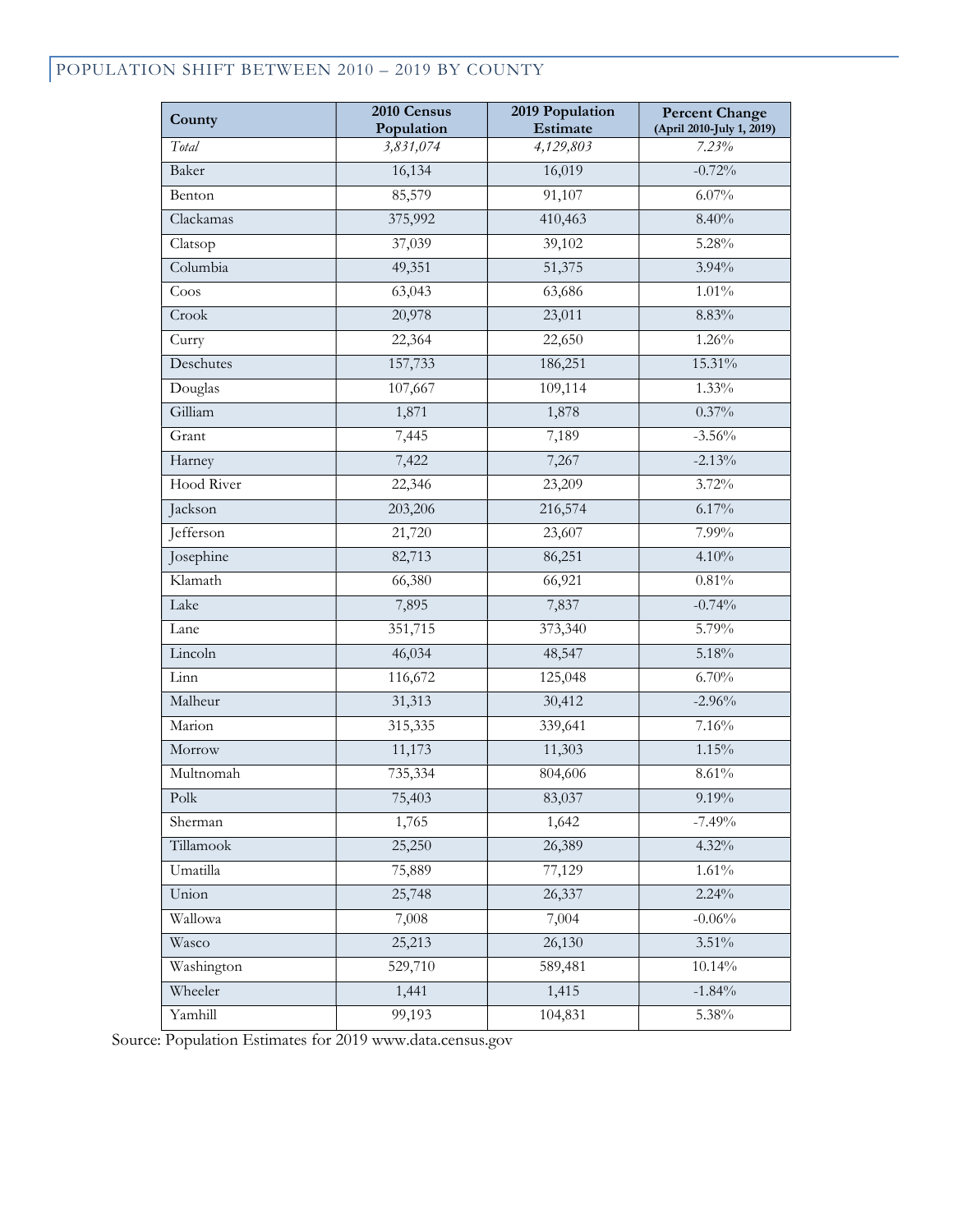### 2019 ETHNICITY POPULATION DISTRIBUTIONS IN OREGON

| Race  | <b>Top Five Largest</b>                  | Population | <b>Top Five Largest</b> | Percent  |
|-------|------------------------------------------|------------|-------------------------|----------|
|       | Latino or Hispanic                       |            |                         |          |
|       | Washington                               | 98,201     | Morrow                  | 36.5%    |
|       | Multnomah                                | 93,276     | Malheur                 | 33.7%    |
|       | Marion                                   |            |                         |          |
|       |                                          | 90,277     | Hood River              | 31.4%    |
|       | Clackamas                                | 35,666     | Umatilla                | 26.8%    |
|       | Lane                                     | 33,109     | Marion                  | 26.6%    |
| Other |                                          |            |                         |          |
|       | Washington                               | 29,894     | Marion                  | $7.1\%$  |
|       | Marion                                   | 24,060     | Jefferson               | 6.4%     |
|       | Multnomah                                | 18,017     | Washington              | $5.1\%$  |
|       | Lane                                     | 10,908     | Umatilla                | 4.8%     |
|       | Clackamas                                | 8,672      | Yamhill                 | 4.6%     |
|       | American Indian & Alaska Native          |            |                         |          |
|       | Multnomah                                | 7,217      | Jefferson               | 17.4%    |
|       | Lane                                     | 4,132      | Klamath                 | 4.3%     |
|       | Jefferson                                | 4,106      | Gilliam                 | $3.9\%$  |
|       | Washington                               | 3,446      | Umatilla                | 3.2%     |
|       | Clackamas                                | 3,181      | Wasco                   | 3.1%     |
|       | <b>Black or African American</b>         |            |                         |          |
|       | Multnomah                                | 43,988     | Multnomah               | $5.5\%$  |
|       | Washington                               | 11,897     | Washington              | 2.0%     |
|       | Marion                                   | 4,194      | Marion                  | $1.2\%$  |
|       | Lane                                     | 4,064      | Malheur                 | $1.1\%$  |
|       | Clackamas                                | 3,865      | Lane                    | $1.1\%$  |
| Asian |                                          |            |                         |          |
|       | Washington                               | 62,545     | Washington              | $10.6\%$ |
|       | Multnomah                                | 59,715     | Multnomah               | 7.4%     |
|       | Clackamas                                | 17,543     | Benton                  | $7.2\%$  |
|       | Lane                                     | 10,127     | Clackamas               | 4.3%     |
|       | Marion                                   | 6,999      | Lane                    | 2.7%     |
|       | <b>Two or More Races</b>                 |            |                         |          |
|       | Multnomah                                | 43,346     | Marion                  | 6.6%     |
|       | Washington                               | 31,984     | Curry                   | 6.3%     |
|       | Marion                                   | 22,385     | Harney                  | 6.3%     |
|       | Lane                                     | 20,059     | $\cos$                  | 5.8%     |
|       | Clackamas                                | 16,885     | Washington              | $5.4\%$  |
|       | Native Hawaiian & Other Pacific Islander |            |                         |          |
|       | Multnomah                                | 5,199      | Union                   | $1.5\%$  |
|       | Marion                                   |            | Sherman                 | 1.4%     |
|       |                                          | 3,019      |                         |          |
|       | Washington                               | 2,514      | Marion                  | $0.9\%$  |
|       | Clackamas                                | 1,126      | Gilliam                 | 0.7%     |
|       | Lane                                     | 948        | Multnomah               | 0.6%     |

American Community Survey 2019 5-year estimates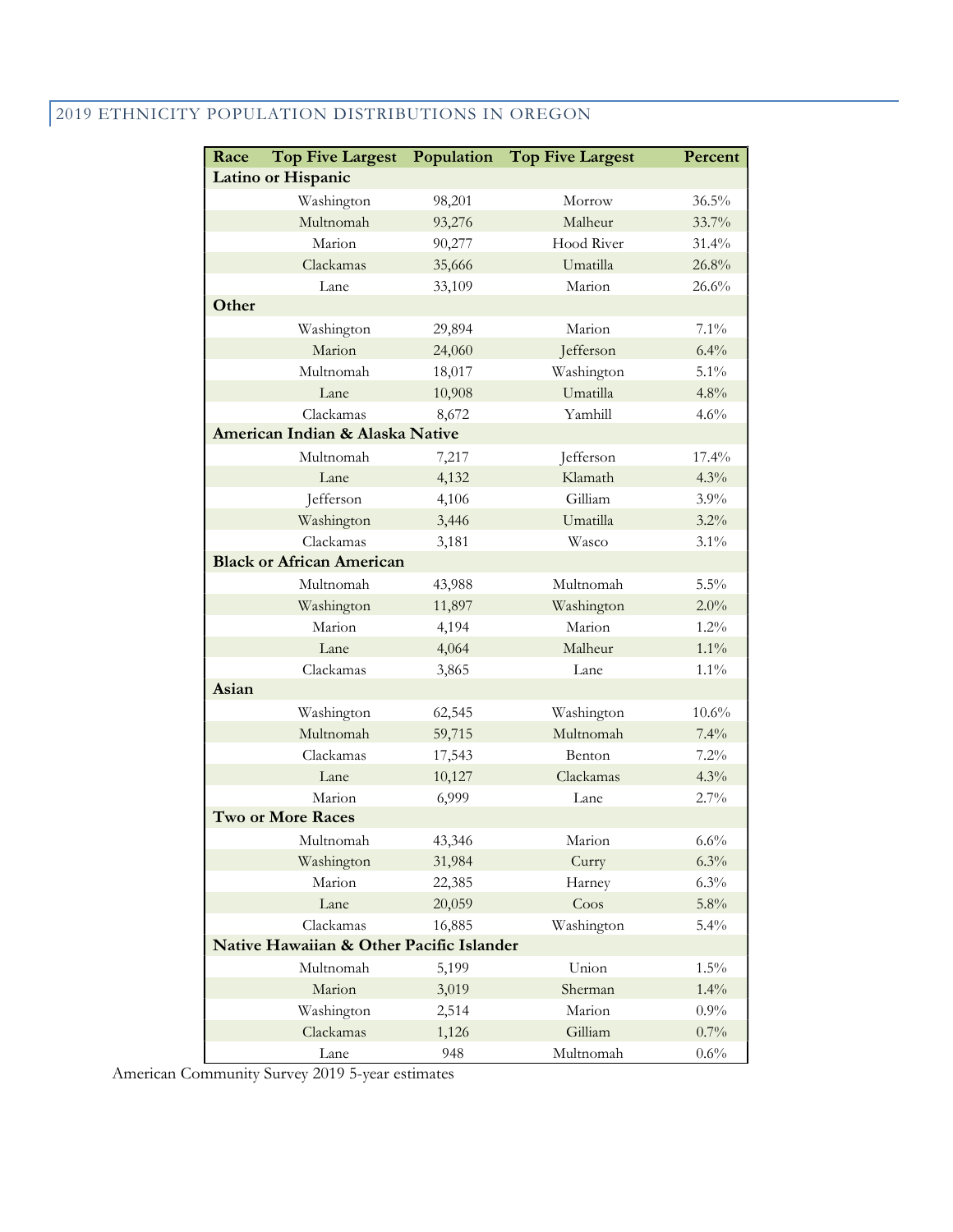### LANGUAGE SPOKEN OTHER THAN ENGLISH

| 2019 Population and Percent of Population<br>Who Speaks a Language Other than English at Home |         |          |            |         |          |  |  |  |  |
|-----------------------------------------------------------------------------------------------|---------|----------|------------|---------|----------|--|--|--|--|
| Oregon                                                                                        | 598,860 | $14.0\%$ |            |         |          |  |  |  |  |
| Baker                                                                                         | 622     | $4.1\%$  | Lake       | 488     | 6.5%     |  |  |  |  |
| Benton                                                                                        | 12,243  | 14.0%    | Lane       | 29,349  | 8.3%     |  |  |  |  |
| Clackamas                                                                                     | 47,121  | 12.1%    | Lincoln    | 3,356   | 7.2%     |  |  |  |  |
| Clatsop                                                                                       | 2,761   | $7.4\%$  | Linn       | 9,249   | 7.9%     |  |  |  |  |
| Columbia                                                                                      | 1,727   | $3.5\%$  | Malheur    | 7,174   | 25.3%    |  |  |  |  |
| Coos                                                                                          | 3,289   | 5.4%     | Marion     | 80,451  | 25.4%    |  |  |  |  |
| Crook                                                                                         | 1,282   | 5.9%     | Morrow     | 3,546   | 33.9%    |  |  |  |  |
| Curry                                                                                         | 1,230   | $5.7\%$  | Multnomah  | 151,759 | $20.0\%$ |  |  |  |  |
| Deschutes                                                                                     | 12,766  | 7.2%     | Polk       | 10,950  | 3.4%     |  |  |  |  |
| Douglas                                                                                       | 4,167   | $4.0\%$  | Sherman    | 54      | $9.7\%$  |  |  |  |  |
| Gilliam                                                                                       | 72      | $4.0\%$  | Tillamook  | 2,445   | 22.9%    |  |  |  |  |
| Grant                                                                                         | 328     | $4.8\%$  | Umatilla   | 16,444  | 5.0%     |  |  |  |  |
| Harney                                                                                        | 325     | $4.7\%$  | Union      | 1,229   | 2.8%     |  |  |  |  |
| Hood River                                                                                    | 6,363   | 29.2%    | Wallowa    | 187     | 15.5%    |  |  |  |  |
| ackson                                                                                        | 21,111  | 10.3%    | Wasco      | 3,797   | 24.8%    |  |  |  |  |
| efferson                                                                                      | 3,595   | 16.2%    | Washington | 137,068 | $4.2\%$  |  |  |  |  |
| osephine                                                                                      | 3,228   | $3.9\%$  | Wheeler    | 55      | 13.8%    |  |  |  |  |
| Klamath                                                                                       | 5,387   | 8.6%     | Yamhill    | 13,642  | 15.4%    |  |  |  |  |

Source: American Community Survey, 5-year estimates Language Spoken at Home, 2019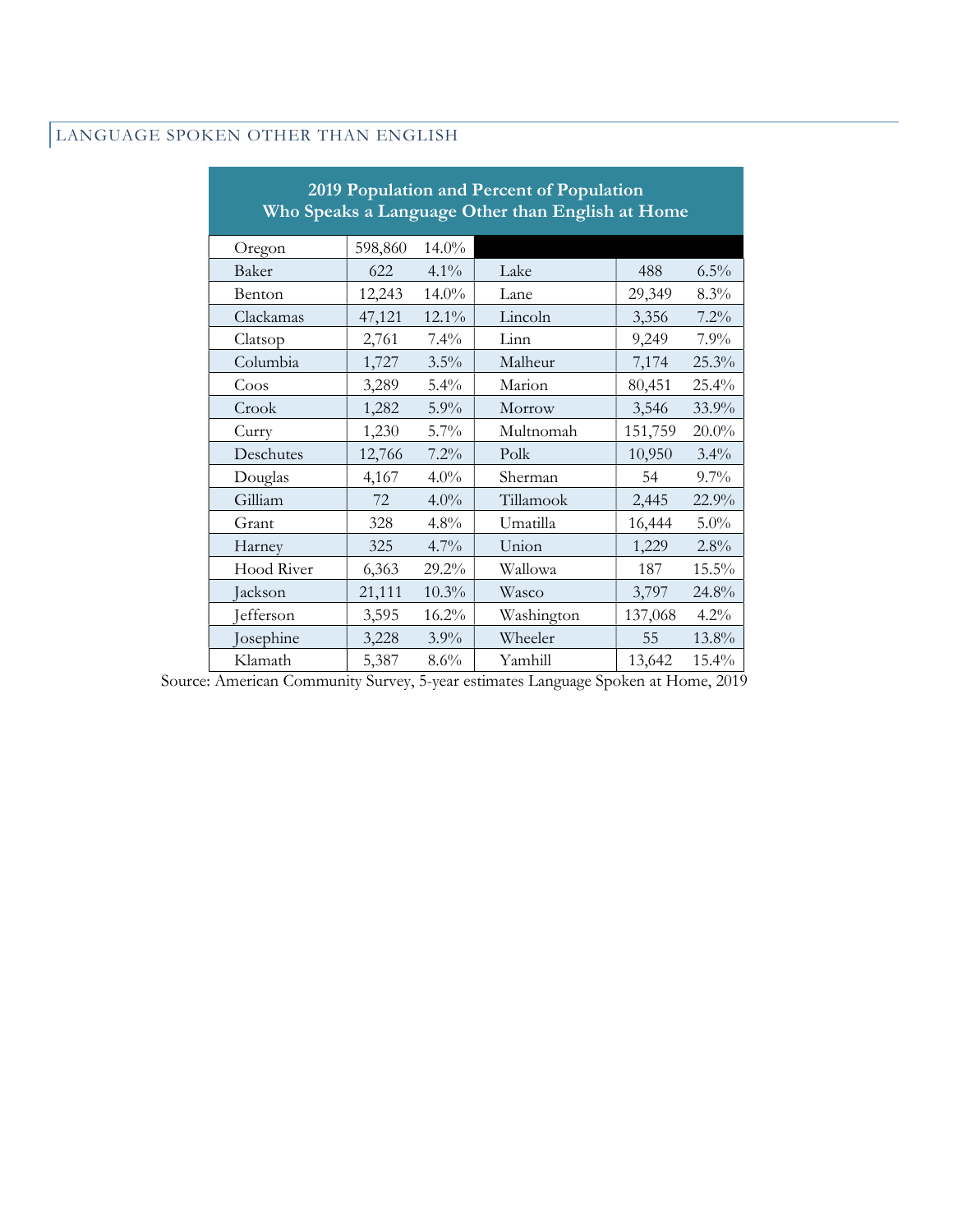### 2019 PEOPLE IN POVERTY

|                      |                            | <b>Percent below</b> |
|----------------------|----------------------------|----------------------|
| County               | <b>Below poverty level</b> | poverty level        |
| Malheur              | 5,808                      | 21.8%                |
| Klamath              | 12,853                     | 19.5%                |
| Benton               | 16,319                     | 19.1%                |
| Lake                 | 1,332                      | 18.4%                |
| Grant                | 1,283                      | 18.1%                |
| Josephine            | 15,384                     | 18.1%                |
| Jefferson            | 4,017                      | 17.9%                |
| Umatilla             | 12,926                     | 17.9%                |
| Lane                 | 64,457                     | 17.6%                |
| Lincoln              | 7,794                      | 16.3%                |
| Coos                 | 10,111                     | 16.1%                |
| Jackson              | 33,234                     | $15.5\%$             |
| Douglas              | 15,801                     | 14.7%                |
| Morrow               | 1,632                      | $14.5\%$             |
| Marion               | 46,970                     | $14.2\%$             |
| Wheeler              | 195                        | $14.0\%$             |
| Union                | 3,573                      | 13.9%                |
| Multnomah            | 108,947                    | 13.8%                |
| Wallowa              | 941                        | 13.6%                |
| Crook                | 3,082                      | $13.5\%$             |
| Sherman              | 220                        | 13.4%                |
| <b>United States</b> | 42,510,843                 | 13.4%                |
| Linn                 | 16,376                     | 13.3%                |
| Oregon               | 533,527                    | 13.2%                |
| Tillamook            | 3,365                      | 13.1%                |
| Polk                 | 10,263                     | 12.6%                |
| Baker                | 1,921                      | 12.4%                |
| Curry                | 2,796                      | 12.4%                |
| Yamhill              | 12,117                     | 12.1%                |
| Columbia             | 5,928                      | $11.7\%$             |
| Wasco                | 2,969                      | 11.6%                |
| Deschutes            | 19,976                     | 10.8%                |
| Harney               | 751                        | $10.5\%$             |
| Gilliam              | 194                        | $10.4\%$             |
| Clatsop              | 3,864                      | $10.0\%$             |
| Washington           | 52,106                     | 8.9%                 |
| Clackamas            | 32,603                     | $8.0\%$              |
| <b>Hood River</b>    | 1,419                      | 6.2%                 |

Source: American Community Survey, 5-year estimates Poverty Status in the Past 12 Months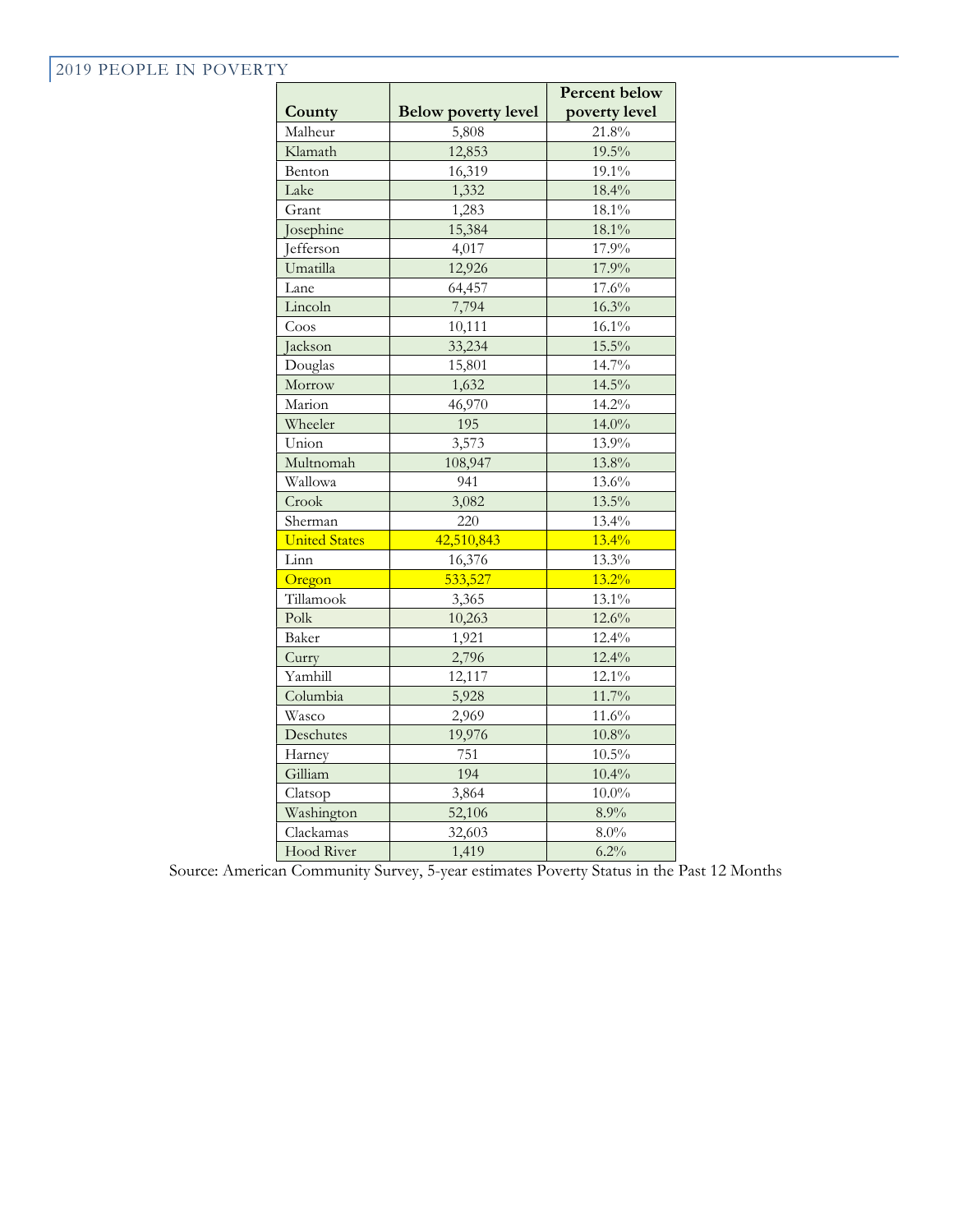#### INTIMATE PARTNER AND DOMESTIC VIOLENCE HOMICIDE DATA

|                                | DV Related Homicides 2010 - 2018           |              |          |          |          |                |          |                |                |                |          |                |
|--------------------------------|--------------------------------------------|--------------|----------|----------|----------|----------------|----------|----------------|----------------|----------------|----------|----------------|
|                                | Victims (includes children and bystanders) |              |          |          |          |                |          |                |                |                |          |                |
| Weapon                         |                                            | 2010         | 2011     | 2012     | 2013     | 2014           | 2015     | 2016           | 2017           | 2018           | 2019     | Total          |
| Firearm                        |                                            | 23           | 21       | 17       | 16       | 19             | 26       | 11             | 25             | 13             | 18       | 189            |
|                                | Knife/Cutting Instrument                   | 7            | 8        | 5        | 5        | 6              | 3        | 6              | 8              | 3              | 8        | 59             |
|                                | <b>Blunt Force Trauma</b>                  | 1            | 1        | 3        | 2        | $\Omega$       | 2        | $\overline{2}$ | 7              | 2              | 3        | 23             |
| Strangulation/<br>Asphyxiation |                                            | 3            | 1        | 2        | $\theta$ | 3              | 1        | $\mathbf{1}$   | 1              | $\overline{2}$ | 1        | 15             |
|                                | Police Related - Gun                       | $\Omega$     | $\Omega$ | $\theta$ | $\theta$ | $\Omega$       | $\Omega$ | $\Omega$       | 1              | 2              | $\theta$ | $\mathfrak{Z}$ |
| Vehicle                        |                                            | $\mathbf{1}$ | $\Omega$ | $\theta$ | $\theta$ | $\Omega$       | 1        | $\mathbf{1}$   | 1              | $\theta$       | $\theta$ | $\overline{4}$ |
| Other                          |                                            | $\mathbf{1}$ | $\Omega$ | $\theta$ | $\theta$ | 1              | 2        | $\Omega$       | 2              | 2              | $\theta$ | 8              |
|                                | Unknown/undetermined                       | 13           | 6        | $\theta$ | 2        | $\overline{2}$ | 3        | 7              | $\overline{2}$ | 1              | 3        | 39             |
| Total                          |                                            | 49           | 37       | 27       | 25       | 31             | 38       | 28             | 47             | 25             | 33       | 340            |

| Cases Filed State Wide 2010-2019 |                |        |                |             |             |            |  |  |  |  |  |
|----------------------------------|----------------|--------|----------------|-------------|-------------|------------|--|--|--|--|--|
| Year                             | Civil Stalking | FAPA   | <b>EPPDAPA</b> | <b>SAPO</b> | <b>ERPO</b> | Foreign RO |  |  |  |  |  |
| 2010                             | 2,149          | 11,027 | 1,199          |             |             |            |  |  |  |  |  |
| 2011                             | 2,143          | 10,818 | 1,534          |             |             |            |  |  |  |  |  |
| 2012                             | 2,219          | 10,181 | 1,518          |             |             |            |  |  |  |  |  |
| 2013                             | 2,252          | 9,652  | 1,802          |             |             |            |  |  |  |  |  |
| 2014 <sup>1</sup>                | 2,203          | 9,457  | 2,074          | 62          |             |            |  |  |  |  |  |
| 2015                             | 2,535          | 9,730  | 2,371          | 74          |             |            |  |  |  |  |  |
| 2016                             | 2,704          | 9,869  | 2,822          | 106         |             |            |  |  |  |  |  |
| 2017                             | 2,676          | 9,428  | 2,730          | 86          |             |            |  |  |  |  |  |
| 2018                             | 3,023          | 9,630  | 3,031          | 117         |             |            |  |  |  |  |  |
| 2019                             | 3,408          | 9,403  | 3,105          | 136         | 117         | 24         |  |  |  |  |  |

Source: Oregon Judicial Department